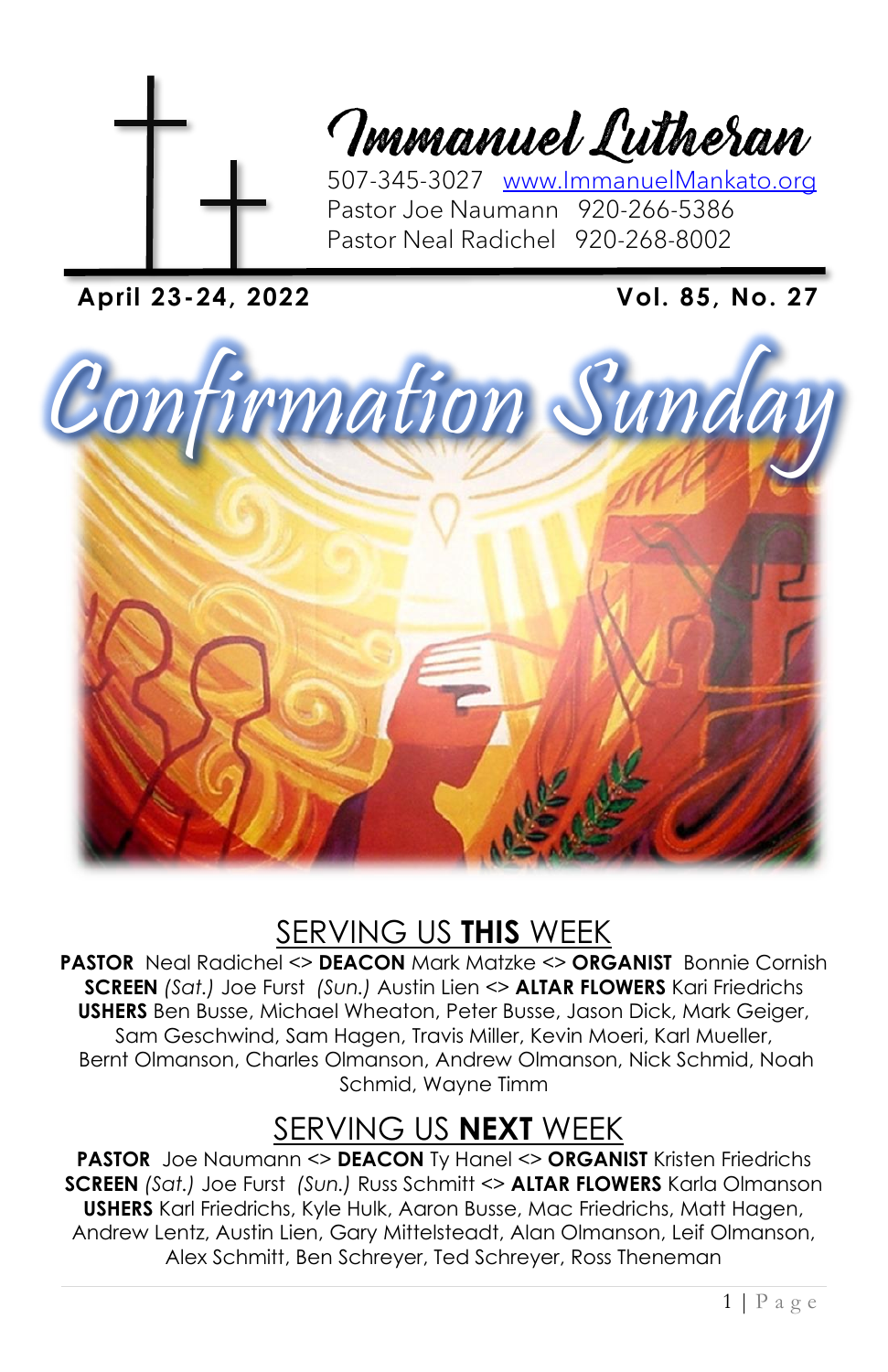

#### **Pastor:** Opening Prayer

## **THE TRINITARIAN INVOCATION**

- *1. What do you need to know for eternal life? (#1)*
- **2.** *What is our "Great Commission" from Jesus? (#130)*

## **THE CONFESSION AND ABSOLUTION OF SINS**

*1st Commandment – "You shall have no other gods"*

- *3. What does the LORD say about graven images? (#19)*
- *4. What does God promise you as you commit your way to Him? (#20)*

*2nd Commandment – "You shall not take the name of the LORD your God in vain"*

- *5. What is the meaning of Jesus' name? (#25)*
- *6. What should not come out of my mouth? (#26)*

*3rd Commandment – "Remember the Sabbath day to keep it holy"*

- *7. Why do we no longer have commandments about food, drink, or religious festivals? (#31)*
- *8. How much should Christ dwell in you? (#32)*

*4th Commandment – "You shall honor your father and your mother that it may be well with you and you may live long on the earth" 9. Who should we always obey first? (#37)*

*10. Why should children obey parents? (#38)*

*5th Commandment – "You shall not murder" 11. Why shouldn't we shed man's blood? (#43)*

*12. What is the greatest love that a friend can show? (#44)*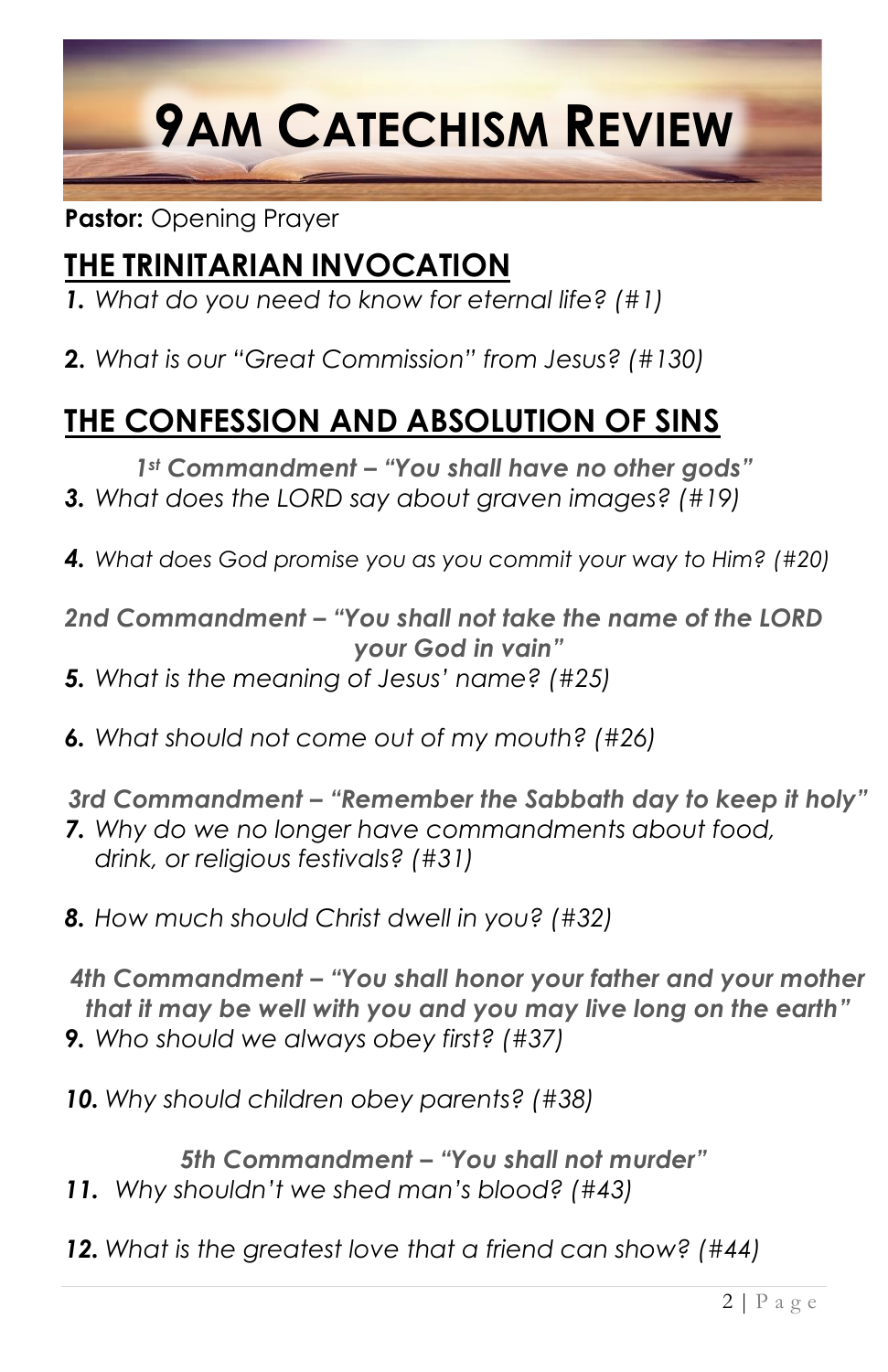*6th Commandment – "You shall not commit adultery"*

- *13. How does God define marriage? (#50)*
- *14. When is sex right and when is it wrong? (#51)*

*7th Commandment – "You shall not steal" 15. How could Job bless the LORD? (#55)*

*16. What is God's rule for lazy people? (#56)*

- *8th Commandment – "You shall not bear false witness against your neighbor"*
- *17. What is better than great riches? (#61)*
- *18. What will happen to a false witness? (#62)*



- *9th Commandment – "You shall not covet your neighbor's house" 19. What is the root of all kinds of evil? (#67)*
	- *20. Whose interests should we look out for? (#68)*
- 10th Commandment "You shall not covet your neighbor's wife, nor *his workers, nor his animals, nor anything that is your neighbor's."*
	- *21. How does the Bible define sin? (#73)*
	- *22. How long have I been a sinner? (#74)*
	- *The Conclusion to the Commandments 23. Why is Jesus the only name that saves? (#76)*

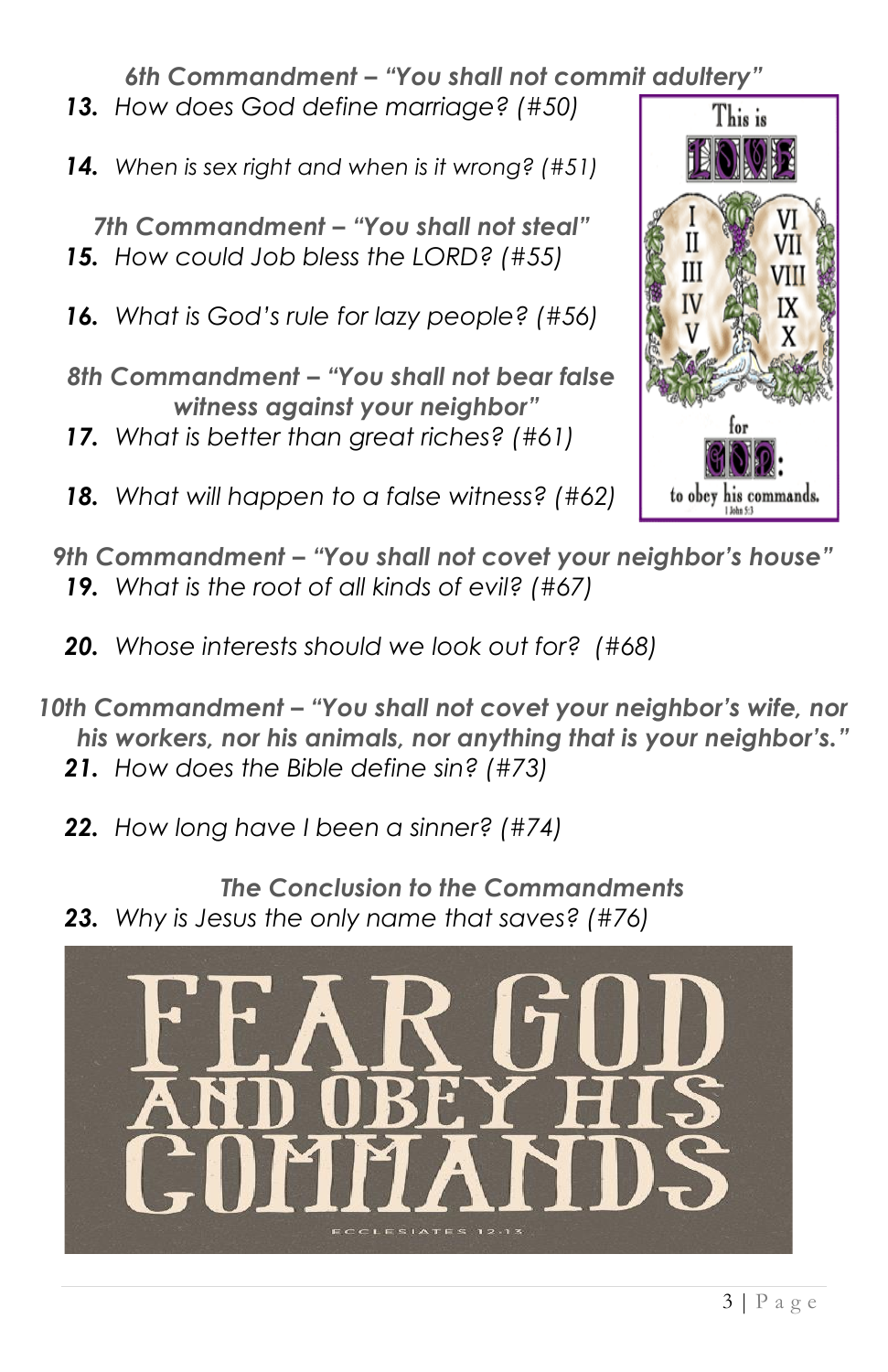## **THE OFFICE OF THE KEYS AND CONFESSION**

- *24. How did Nathan use the Ministry of the Keys to forgive David? (#142)*
- *25. What does God assure us when we confess our sins? (#143)*
- *26. Why does God want us to confess our sins to each other? (#144)*

## **THE SCRIPTURE READINGS (Bible: Law & Gospel)**

- *27. Who wrote the Bible? (#3)*
- *28. What does God say about being holy? (#79)*
- *29. What do the deeds of the law tell me? (#7)*
- *30. What is the Gospel in a sentence? (#13)*
- *31. If God gave us what we deserved, what would our wages be? (#8)*
- *32. How does Jesus describe those who hear and keep God's Word? (#2)*



## **THE CONFESSION OF FAITH** *(THE APOSTLES' CREED)*

*1st Article – "I Believe in God the Father" 33. How does our faithfulness compare to God's? (#80)*

*34. Where do all eyes look for food? (#85)*

*35. Who should we cast all our care on, and why? (#86)*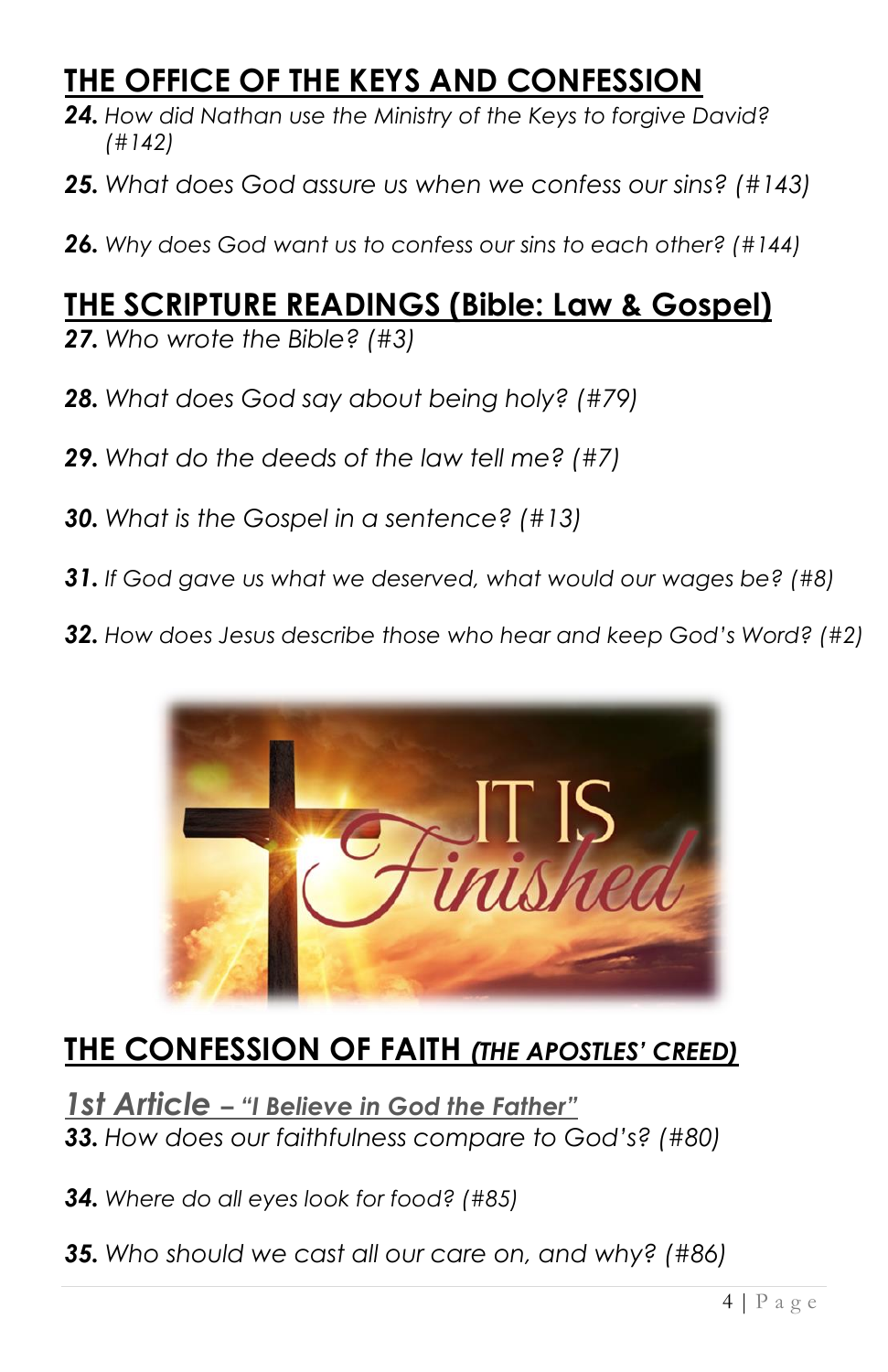### *2nd Article – "I Believe in God the Son"*

- *36. What announcement did the angels make to the shepherds? (#14)*
- *37. What passage plainly says that the Word is God and became flesh? (#91)*
- *38. What was Peter's bold confession about who Jesus really was? (#92)*
- *39. What did Jesus say about those who reject you? (#97)*
- *40. How do you know you were redeemed? (#103)*
- *41. Through whom did God reconcile the world to Himself? (#104)*
- *42. What did Jesus say about those who believe in Him? (#110)*
- *3rd Article – "I Believe in God the Spirit"* **43.** *What has the Holy Spirit made known to you? (#115)*
- **44.** *What benediction mentions each member of the Trinity? (#116)*
- **45.** *What is Jesus' desire for His other sheep? (#121)*
- **46.** *What is Jesus' promise when 2 or 3 believers are gathered? (#122)*

## **THE SACRAMENT OF HOLY BAPTISM**

- *47. When did I first become sinful? (#127)*
- *48. How are you all made sons of God? (#128)*
- *49. Who will be saved and who will be condemned? (#135)*
- *50. What does it mean that you were baptized into Jesus' death? (#133)*



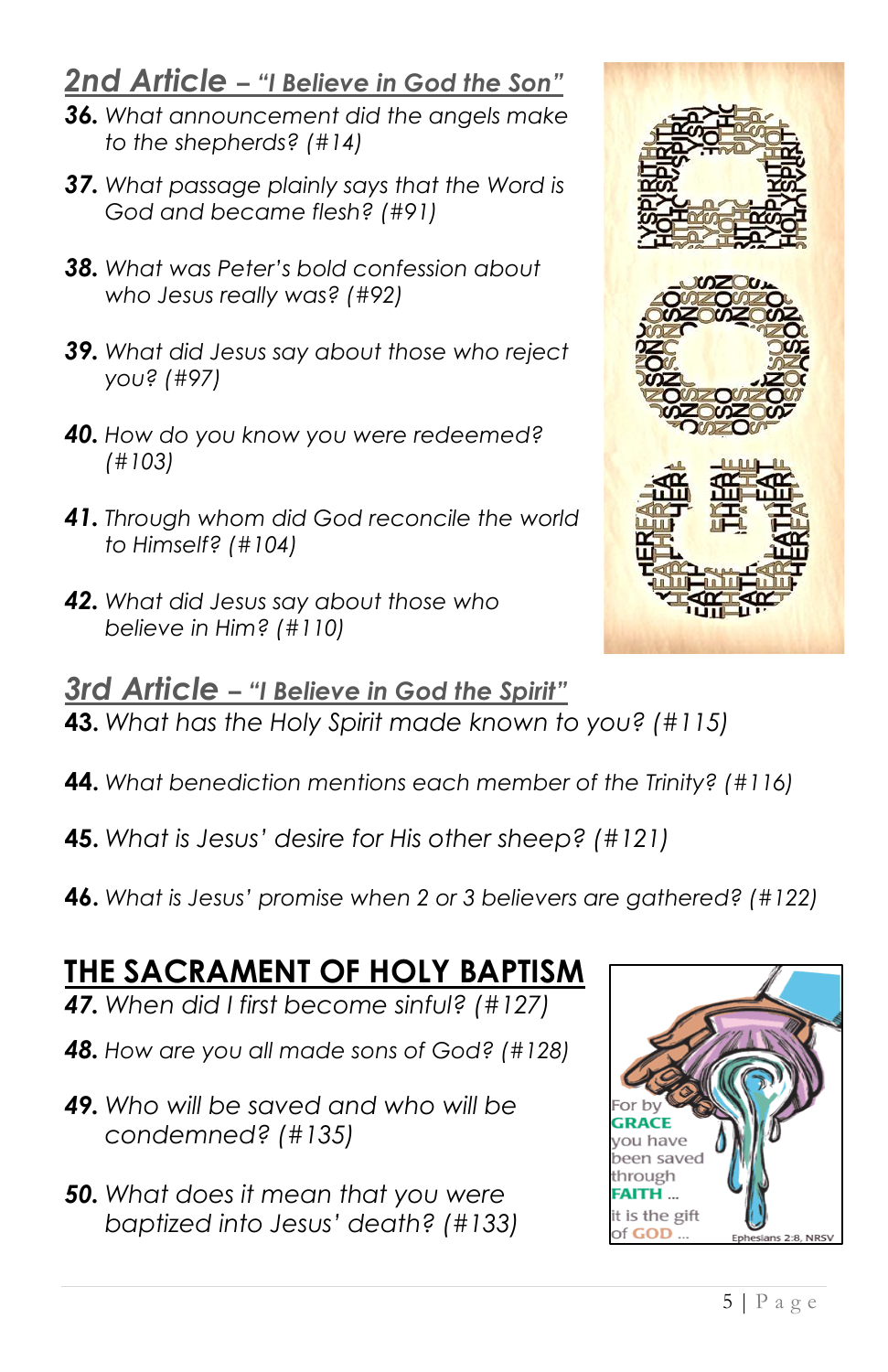## **THE SACRAMENT OF HOLY COMMUNION**



- *51. What are we when we partake of Communion together? (#149)*
- *52. What is the connection between the cup and Christ's blood and the bread and Christ's body? (#148)*
- *53. What is the danger of taking Communion in an unworthy manner? (#151)*
- *54. What should a person be able to do himself before taking Communion? (#152)*

### **THE LORD'S PRAYER**

*55. What good does it do to ask, seek, and knock in prayer? (#156)*

- *56. What does the Lord tell us to do in the day of trouble, and how will He help? (#157)*
- *57. Why should you be sober and vigilant? (#161)*
- *58. What should you seek first in your life? (#163)*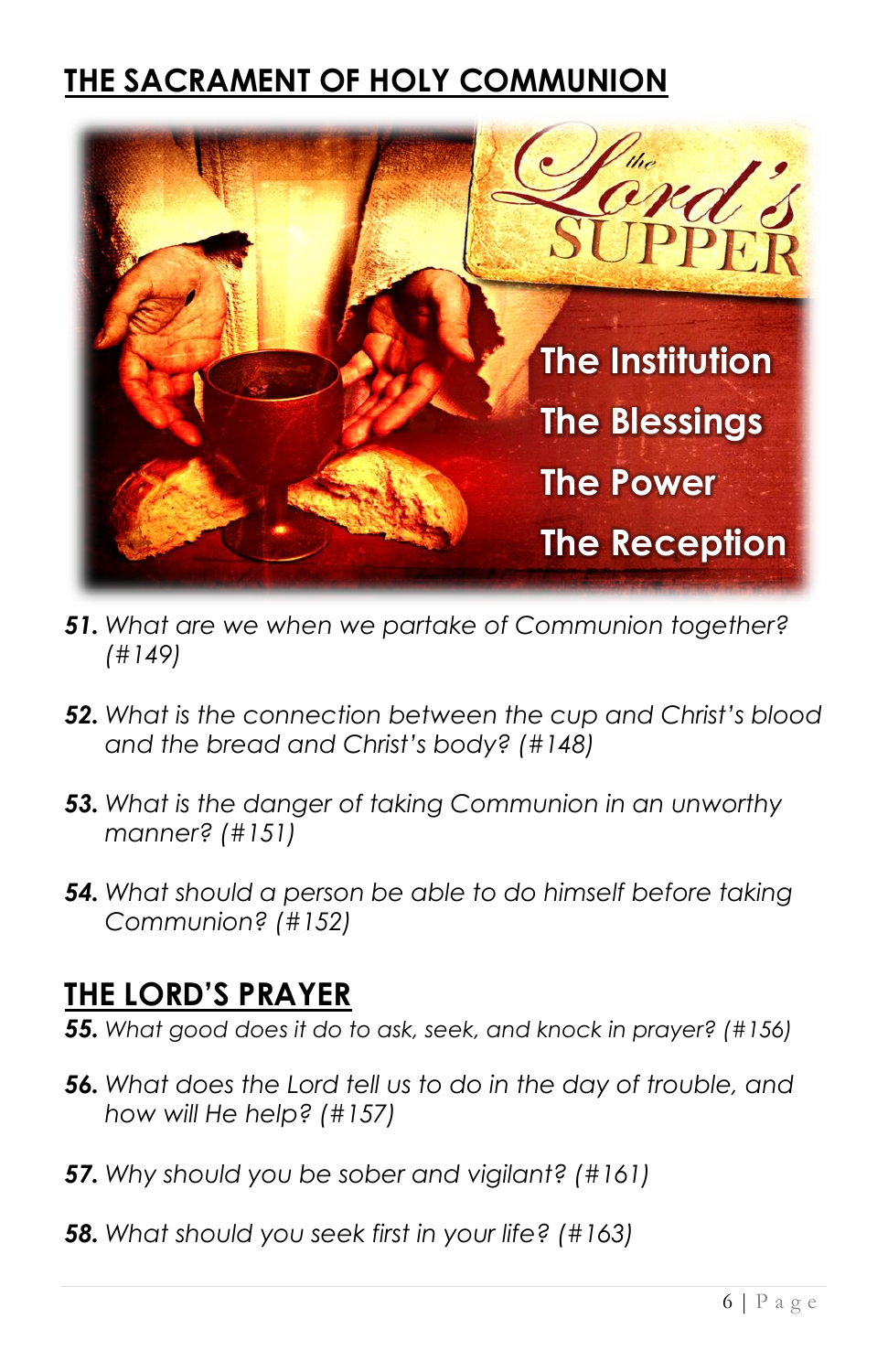### **Confirmation is NOT a Sacrament**

Confirmation is an important tradition. Holy Baptism and Holy Communion are Sacraments because 1) They were instituted by Christ, 2) Christ offers and declares His forgiveness through them, 3) They were instituted with earthly elements (water, bread & wine). When it comes to confirmation, what God does tell us in His Word is that we are to study and learn the truths He has given us for our salvation and blessing in order that we may continue to grow in Christian maturity:

> *"Fight the good fight of faith, lay hold on eternal life, to which you were also called and have confessed the good confession in the presence of many witnesses"* **1 Timothy 6:12**.

> *"When I was a child, I spoke as a child, I understood as a child, I thought as a child; but when I became a man, I put away childish things"* **1 Corinthians 13:11.**

God teaches us that before someone participates in the Lord's Supper, he/she should be old enough and instructed well enough to understand what God offers in the Lord's Supper. The Apostle Paul's warnings from 1 Corinthians 11:23-29 speak to these points clearly.

**Confirmation at Immanuel is our tradition** that when a baptized student reaches a certain level of understanding in God's truth that he/she is confirmed and becomes communicant member of *Immanuel*.

- The tradition of confirmation was begun to provide an opportunity for those who were instructed to publicly confess their faith. Once a student of God's Word had completed the instruction and had a basic understanding of the Bible's truths, he/she was then ready to receive Holy Communion in a God-pleasing way. So, confirmation also became a time for an individual's first Communion.
- Even though we often use the word *"examination"* in connection with confirmation, we don't look at the day of confirmation itself as a pass/fail. During the classes the pastors examine and question the student's understanding and comprehension of God's Word in our studies together.

We thank the LORD and pray to Him to bless our confirmands today!

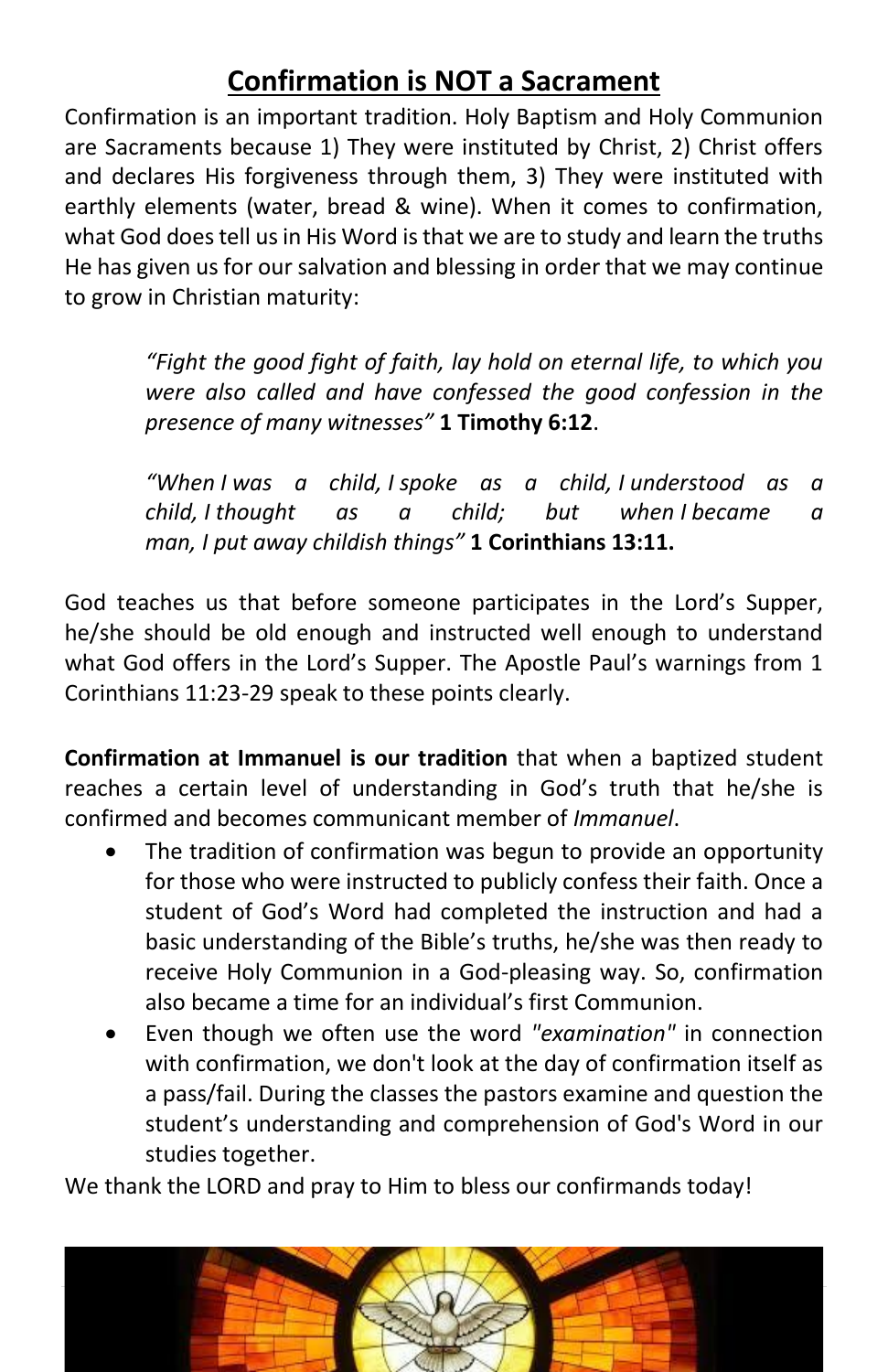# **10AM CONFIRMATION SERVICE**

## **1. THE TRINITARIAN INVOCATION**

Pastor: We begin this confirmation service in the name of the Father, and of the Son, and of the Holy Spirit.

#### **ALL:** ♪ **Amen!**

#### **OPENING HYMN: #338** *[Red Hymnal] "Thine Forever, God of Love"*

## **2. THE OFFICE OF THE KEYS AND CONFESSION**

#### **Responsive Reading of Psalm 51:1-13**

- P: Have mercy upon me, O God, According to Your lovingkindness;
- **C: According to the multitude of Your tender mercies, Blot out my transgressions.**
- P: Wash me thoroughly from my iniquity,

#### **C: And cleanse me from my sin.**

P: For I acknowledge my transgressions,

#### **C: And my sin is always before me.**

P: Against You, You only, have I sinned, And done this evil in Your sight-- That You may be found just when You speak,

#### **C: And blameless when You judge.**

- P: Behold, I was brought forth in iniquity,
- **C: And in sin my mother conceived me.**
- **P: Behold, You desire truth in the inward parts, And in the hidden part You will make me to know wisdom.**
- P: Purge me with hyssop, and I shall be clean;
- **C: Wash me, and I shall be whiter than snow.**
- P: Make me hear joy and gladness, That the bones You have broken may rejoice.
- **C: Hide Your face from my sins, And blot out all my iniquities.**
- P: Create in me a clean heart, O God,
- **C: And renew a steadfast spirit within me.**
- P: Do not cast me away from Your presence,
- **C: And do not take Your Holy Spirit from me.**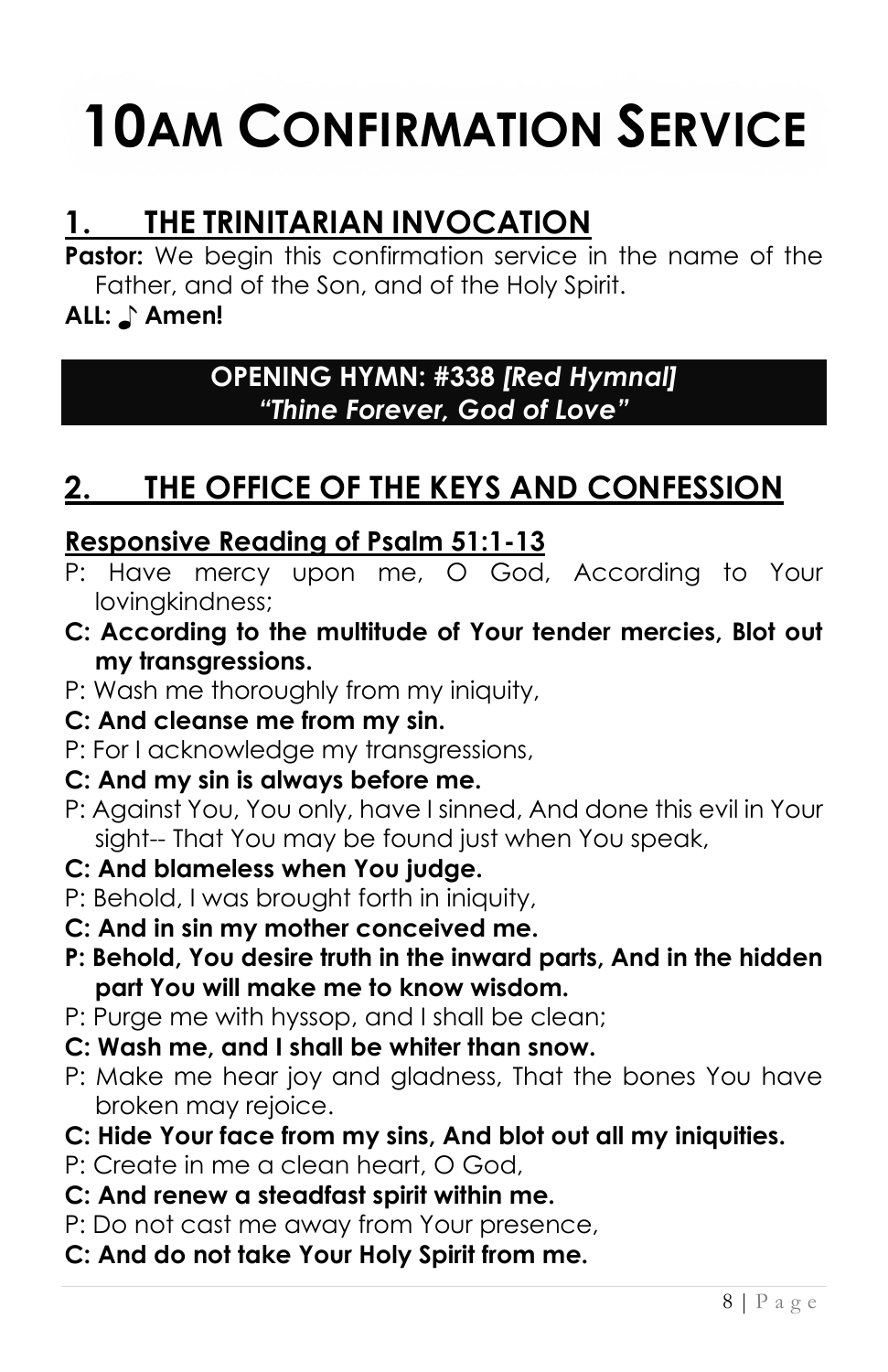#### P: Restore to me the joy of Your salvation, **C: And uphold me by Your generous Spirit. Amen!**

## **3. THE SCRIPTURE READINGS**

#### **1st Lesson: 1 Timothy 6:6-12**

Now godliness with contentment is great gain. **7** For we brought nothing into this world, and it is certain we can carry nothing out. **8** And having food and clothing, with these we shall be content. **9** But those who desire to be rich fall into temptation and a snare, and into many foolish and harmful lusts which drown men in destruction and perdition. **10** For the love of money is a root of all kinds of evil, for which some have strayed from the faith in their greediness, and pierced themselves through with many sorrows. **11** But you, O man of God, flee these things and pursue righteousness, godliness, faith, love, patience, gentleness. **12** Fight the good fight of faith, lay hold on eternal life, to which you were also called and have confessed the good confession in the presence of many witnesses.

#### **HYMN SUNG FOR CONFIRMANDS BY 3rd-6th GRADERS** *"O Jesus, I Have Promised"*

O Jesus, I have promised, to serve You to the end. Lord, be forever near me, my Master and my Friend. I shall not fear the battle if You are by my side, nor wander from the pathway if You will be my guide.

Oh, let me feel You near me: the world is always near; I see the sights that dazzle, the tempting sounds I hear; my foes are always near me, around me, and within; but, Jesus, draw me nearer, and shield my soul from sin.

Oh, let me see Your foot-marks, and in them plant my own; my hope to follow You, Lord, is in Your strength alone. Oh, guide me, call me, draw me, uphold me to the end; and then in heav'n receive me, my Savior and my Friend.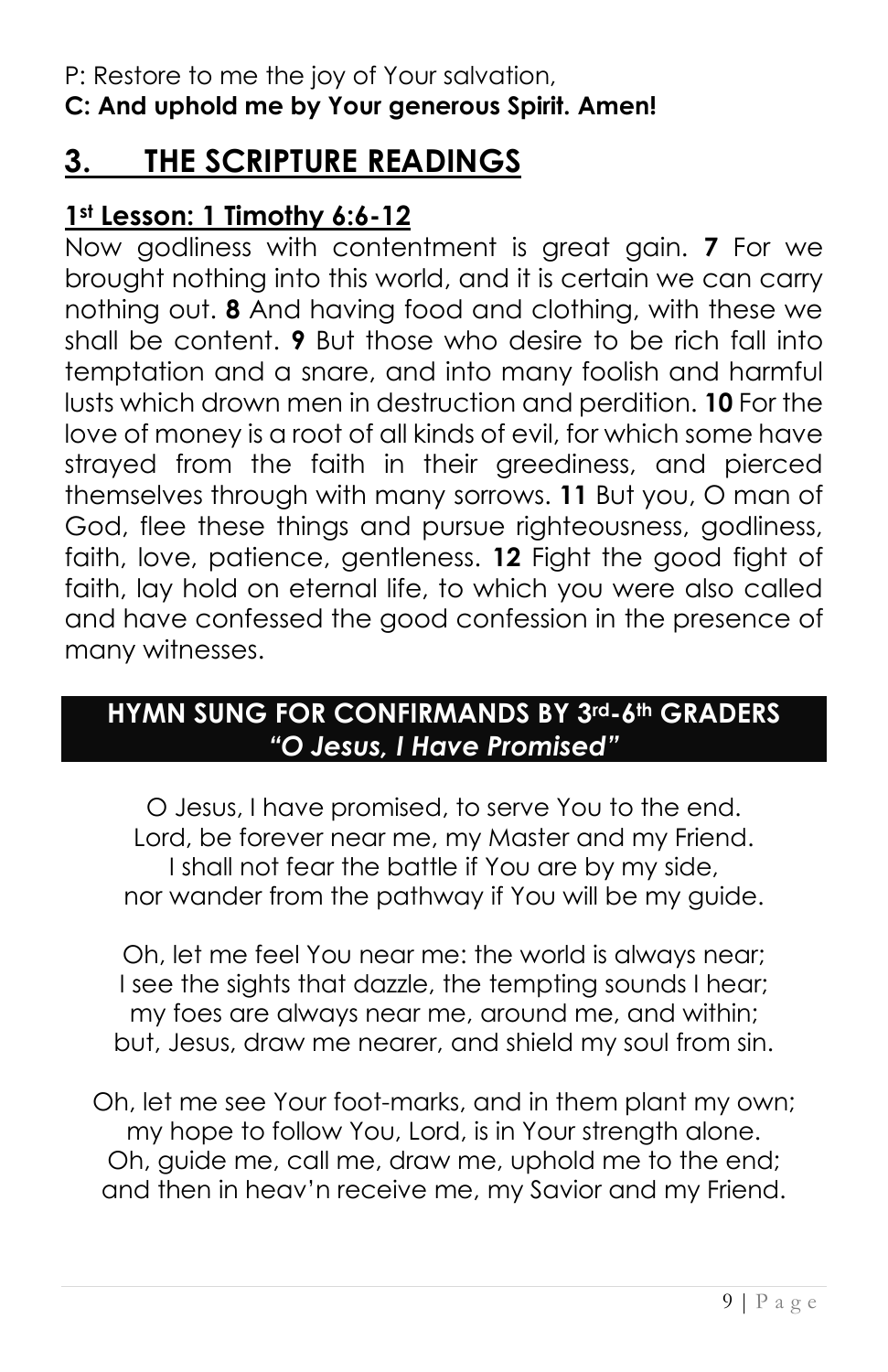#### **2nd Lesson: Matthew 12:38-41**

Then some of the scribes and Pharisees answered, saying, "Teacher, we want to see a sign from You." **39** But He answered and said to them, "An evil and adulterous generation seeks after a sign, and no sign will be given to it except the sign of the prophet Jonah. **40** "For as Jonah was three days and three nights in the belly of the great fish, so will the Son of Man be three days and three nights in the heart of the earth. **41** "The men of Nineveh will rise up in the judgment with this generation and condemn it, because they repented at the preaching of Jonah; and indeed a greater than Jonah is here.

## **4. THE CONFESSION OF FAITH** *(THE APOSTLES' CREED)*

#### **CONFIRMATION HYMN** *"This I Believe (The Creed)"*

## **5. CONFIRMATION DEVOTION**

*Jesus said, "…Blessed are those who hear the word of God and keep it!" ~Luke 11:28*

#### **Daniel 6:9-10**

Therefore King Darius signed the written decree.

**10** Now when Daniel knew that the writing was signed, he went home. And in his upper room, with his windows open toward Jerusalem, he knelt down on his knees three times that day, and prayed and gave thanks before his God, as was his custom since early days.

## *Good* **Customs** for *Bad* **Christians**

#### **HYMN OF THE DAY: #334** *[Red Hymnal] "Let Me Be Thine Forever"*

## **6. RITE OF CONFIRMATION**

- 1. Do you this day, in the presence of God and of this Christian congregation acknowledge the gifts that God gave you in your Baptism?
- 2. Do you renounce the devil?
- 3. Do you believe in God, the Father Almighty?
- 4. Do you believe in Jesus Christ, His only Son, our Lord?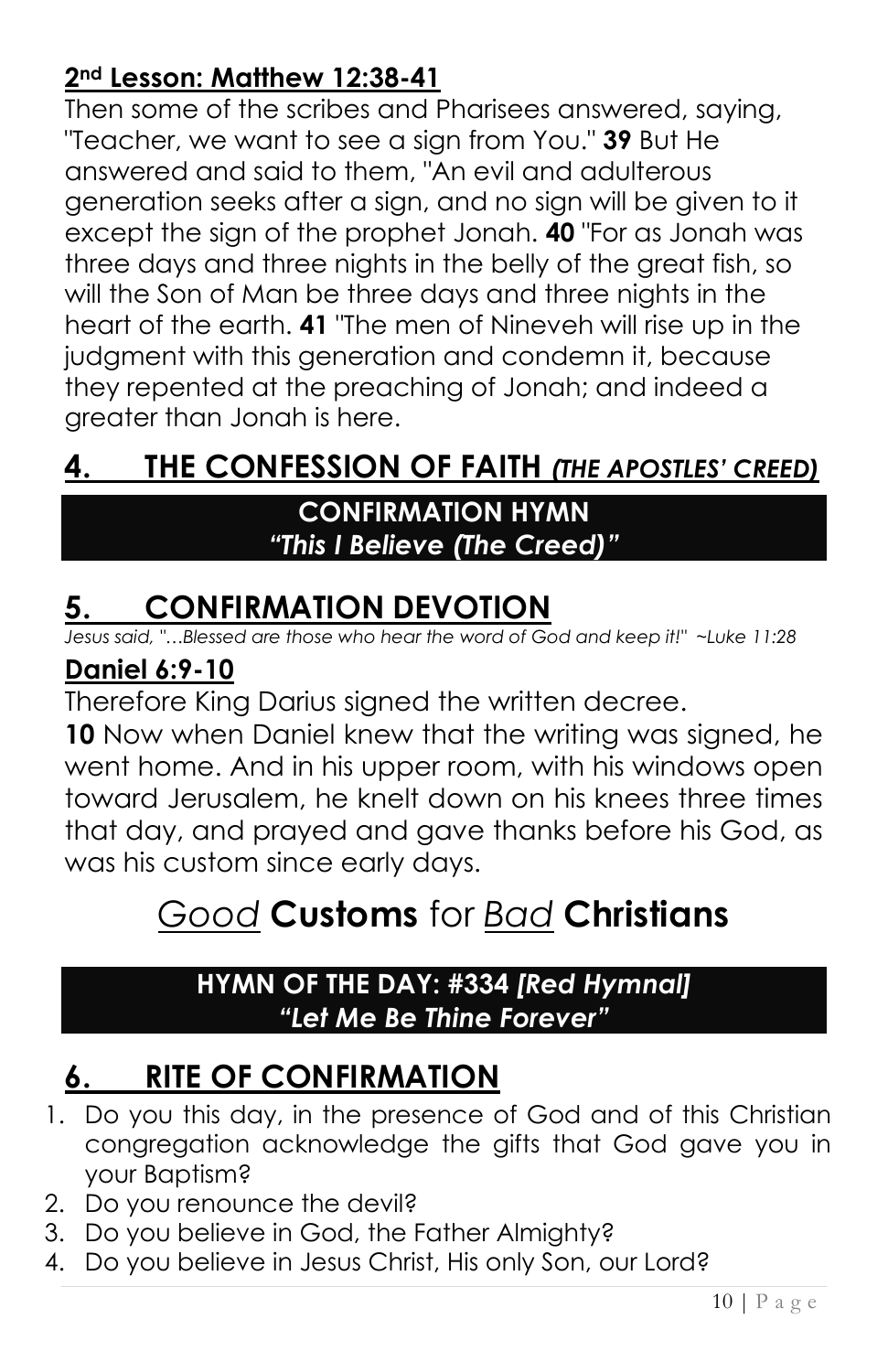- 5. Do you believe in the Holy Spirit?
- 6. Do you believe that all the books of the Bible are the verbally inspired and inerrant Word of God?
- 7. Do you believe that the teachings of this Lutheran congregation drawn from the Bible as you have learned to know them from Luther's Small Catechism, are true and correct, as the Holy Spirit has led you to know and understand them?
- 8. Do you desire to become a communicant member of Immanuel Evangelical Lutheran Church?
- 9. Do you also, as a member of Immanuel Evangelical Lutheran Church, intend to continue steadfast in the confession of the truth of the Holy Scripture, and to suffer all rather than fall away from it?
- 10. Finally, do you intend faithfully to conform all your life to the rule of the Divine Word, to be diligent in the use of the Means of Grace, both in Word and Sacraments; to walk in accordance with the Gospel of Christ and in faith, word, and deed remain true to the Triune God, even unto death?

## **7. CONFIRMATION BLESSING**

#### **Riley Lewis Anderson ~** *Psalm 23:4 ESV*

*Even though I walk through the valley of the shadow of death, I will fear no evil, for you are with me; your rod and your staff, they comfort me.* 

#### **Kate Beverly Cashin ~ 2 Thessalonians 3:3** *NIV*

*But the Lord is faithful, and he will strengthen you and protect you from the evil one.* 

#### **Andrew Marcus Clobes ~ John 3:16** *NKJV*

*For God so loved the world that He gave His only begotten Son, that whoever believes in Him should not perish but have everlasting life.* 

#### **Leah Alexandra Dick ~ Psalm 73:28** *NKJV*

But it is good for me to draw near to God; I have put my trust in *the Lord GOD, That I may declare all Your works.* 

#### **Logan Oliver Greve ~ Jeremiah 29:11** *NKJV*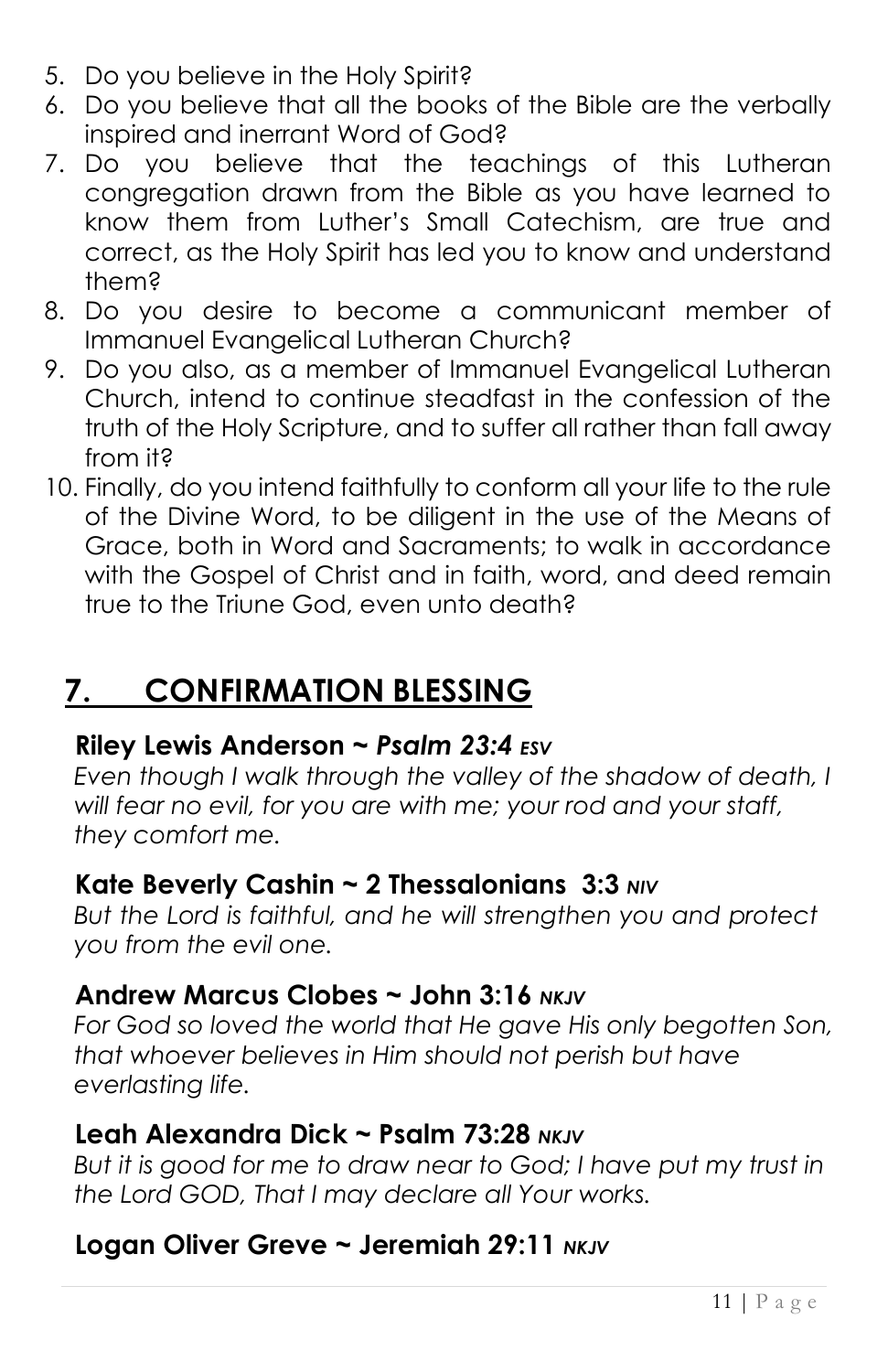*For I know the thoughts that I think toward you, says the LORD, thoughts of peace and not of evil, to give you a future and a hope.* 

#### **Riddic Kenneth Guentzel ~ James 1:12** *NKJV*

*Blessed is the man who endures temptation; for when he has been approved, he will receive the crown of life which the Lord has promised to those who love Him.* 

#### **Jeremy Daniel Hanel ~ Revelation 2:10** *NKJV*

*Be faithful until death, and I will give you the crown of life.* 

#### **Mason Robert Hanel ~ Joshua 1:9** *NKJV*

*Have I not commanded you? Be strong and of good courage; do not be afraid, nor be dismayed, for the LORD your God is with you wherever you go.*

#### **Austin Andrew Hart ~** *John 16:33 NKJV*

In the world you will have tribulation; but be of good cheer, I *have overcome the world.* 

#### **Rebecca Brooke Heinze ~** *Psalm 77:11-12 ESV*

*I will remember the deeds of the Lord; yes, I will remember your wonders of old. I will ponder all your work, and meditate on your mighty deeds.*

#### **Gaius James Hensley ~** *Psalm 34:8 NKJV*

*Oh, taste and see that the LORD is good; Blessed is the man who trusts in Him!* 

#### **Kaden Hans Kruse ~ Romans 6:23** *NKJV*

For the wages of sin is death, but the gift of God is eternal life in *Christ Jesus our Lord.* 

#### **Cade Thomas Libby ~ Psalm 25:4-5** *NKJV*

*Show me Your ways, O LORD; Teach me Your paths.* Lead me in Your truth and teach me, For You are the God of *my salvation; On You I wait all the day.* 

#### **William Arthur Lien ~ Genesis 50:20** *NKJV*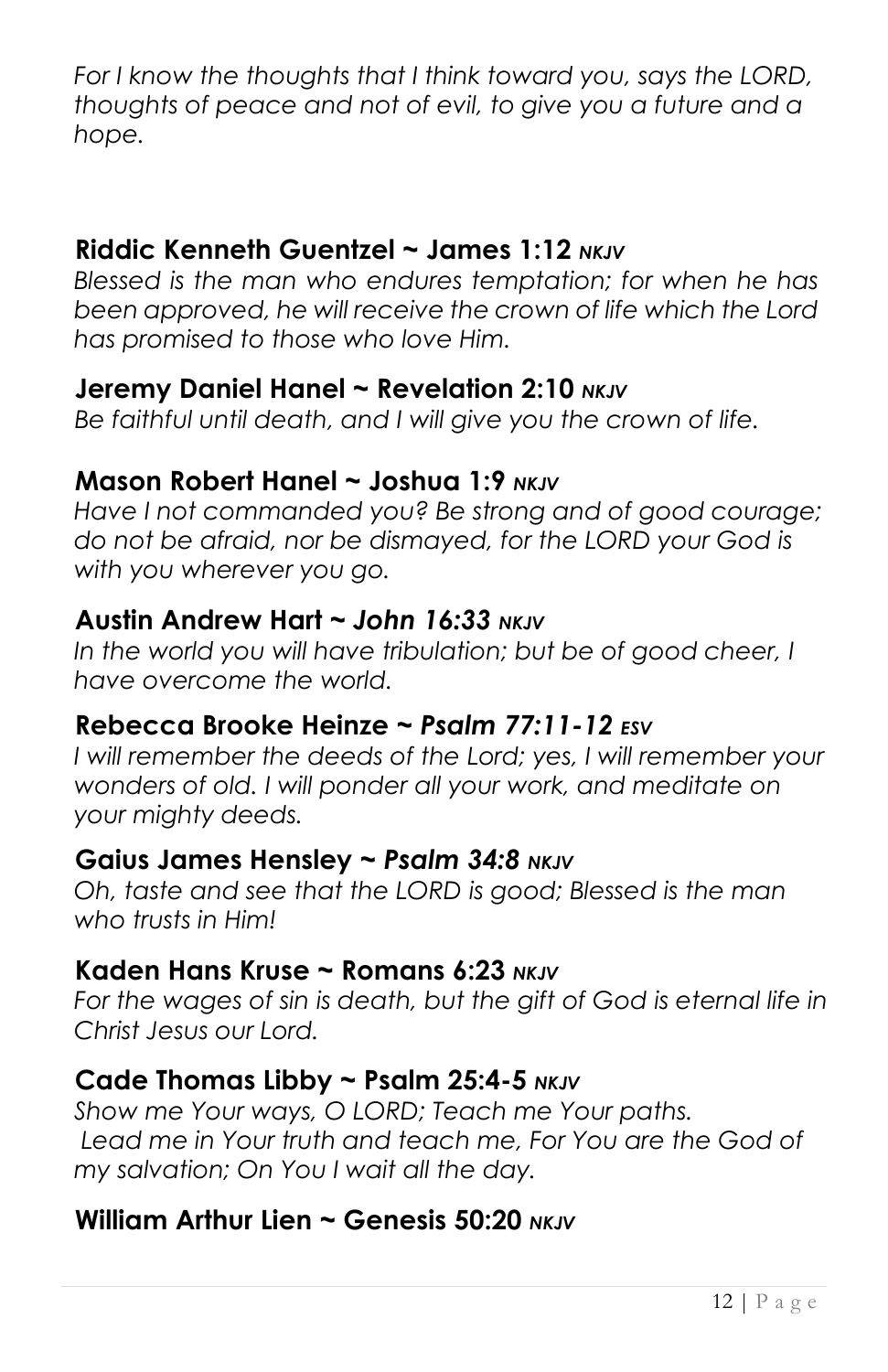*But as for you, you meant evil against me; but God meant it for good, in order to bring it about as it is this day, to save many people alive.*

#### **Alessandra Marie Mersman ~ Psalm 37:3** *NKJV*

*Trust in the LORD, and do good; Dwell in the land, and feed on His faithfulness.* 

#### **Gabrielle Christine Radichel ~ Ephesians 2:8-9** *NKJV*

*For by grace you have been saved through faith, and that not of yourselves; it is the gift of God, not of works, lest anyone should boast.*

#### **Mya Concordia Reyes ~ 1 Corinthians 13:13** *NKJV*

*And now abide faith, hope, love, these three; but the greatest of these is love.* 

#### **Eliza Joletta Stearns ~ Isaiah 60:1** *NKJV*

*Arise, shine; For your light has come! And the glory of the LORD is risen upon you.* 

## **8. THE SACRAMENT OF HOLY COMMUNION**

P: In keeping with God's Word in 1 Corinthians 10:16, *"The cup of blessing which we bless, is it not the communion of the blood of Christ? The bread which we break, is it not the communion of the body of Christ?"*

As well as in 1 Corinthians 11:27-29, which cautions us that:

*"Therefore whoever eats this bread or drinks this cup of the Lord in an unworthy manner will be guilty of the body and blood of the Lord. But let a man examine himself, and so let him eat of the bread and drink of the cup. For he who eats and drinks in an unworthy manner eats and drinks judgment to himself, not discerning the Lord's body."*

Let us then, humbly, examine our hearts:

1. Do you confess that you are a sinner before God and deserve His wrath and punishment? – Then confess it by saying, "I do confess."

#### **Confirmands: I do confess.**

2. Do you humbly seek the Lord's forgiveness, believing that God, by grace, for Jesus' sake, will forgive you all of your sins? – Then declare it by saying: "I do believe."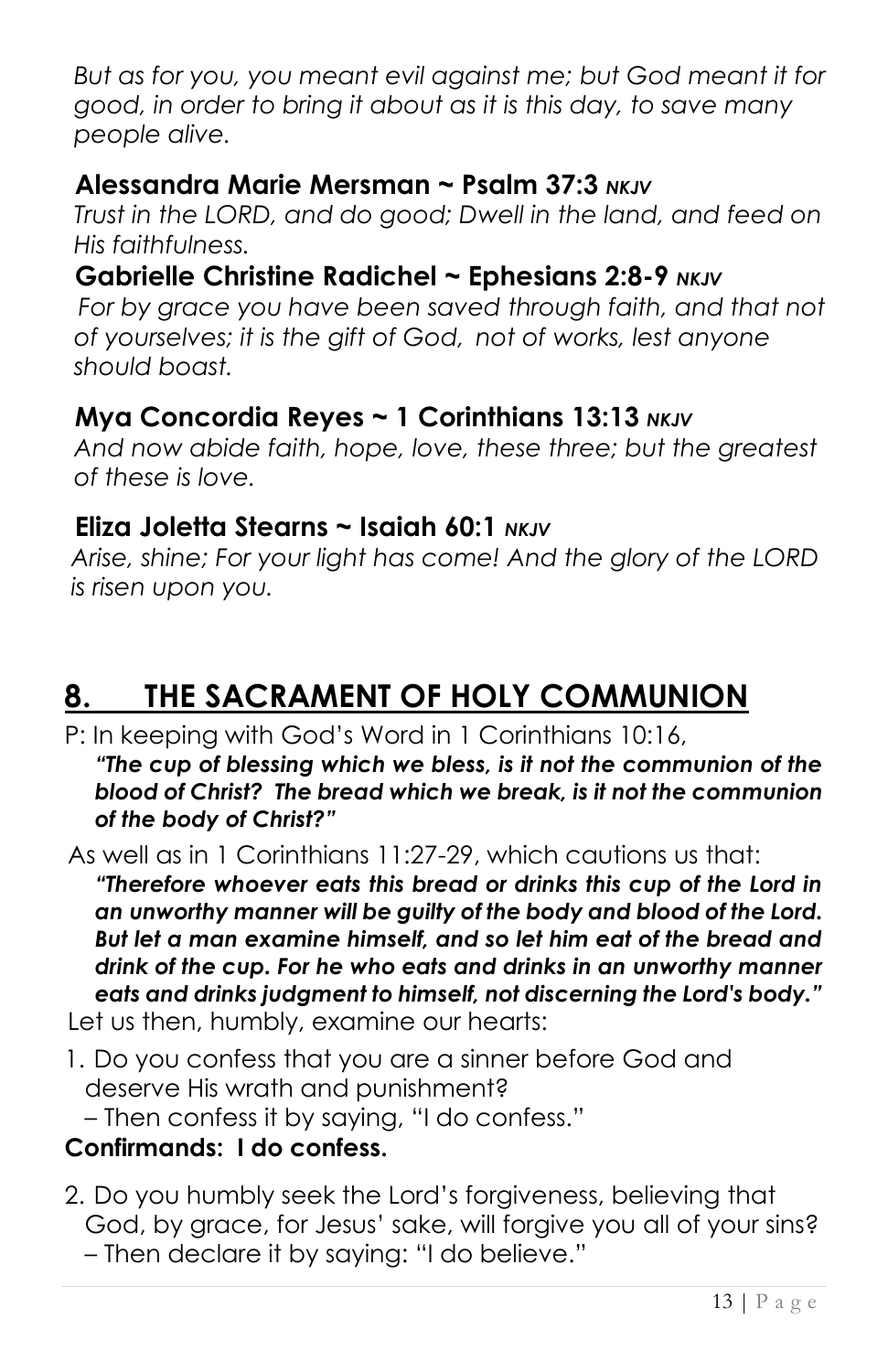#### **Confirmands: I do believe.**

- P: Be confident your Father in heaven, looks upon you with mercy for Jesus' sake. His Son was wounded for your transgressions and bruised for your iniquities. God's Word says, *"For God made Him who knew no sin to be sin for us, that we might become the righteousness of God in Him." (2 Cor. 5:21)* The Lord comfort your hearts. In Jesus, you are forgiven!
- 3. Do you in humble faith recognize that the body and blood of our Lord Jesus are truly present together with the bread and the wine in this blessed sacrament?

#### -- Then rejoice in saying: "By faith I do recognize and believe." **Confirmands: By faith I do recognize and believe.**

4. Finally, as a forgiven child of God, do you intend, with the strength of God the Spirit, to amend your sinful life and to put away the sin that so easily entangles and leads you away from our Lord?

–Promise Jesus saying: "I do so intend, with the help of Christ. **Confirmands: I do so intend, with the help of Christ.**

P: Receive then this sacrament with joy, comfort, and peace!

### **WORDS OF INSTITUTION**

P: May this peace of the LORD be with you, confirmands, always! **ALL: Amen!**

### **DISTRIBUTION TO THE CONFIRMANDS**

**FOLLOWED BY THE CONFIRMATION PRAYER***: [Red Hymnal #400:1,6]*

♪ **Take my life and let it be, Consecrated, Lord, to Thee; Take my moments and my days, Let them flow in ceaseless praise. Take my love, my Lord, I pour, At Thy feet its treasure-store; Take myself, and I will be, Ever, only, all, for Thee!**

#### **SPECIAL PRAYERS & LORD'S PRAYER**

## **9. THE BENEDICTION**

P: The LORD bless you and keep you; The LORD make his face shine upon you and be gracious to you and give you His peace!

#### **ALL:** ♪ **Amen, Amen, Amen!**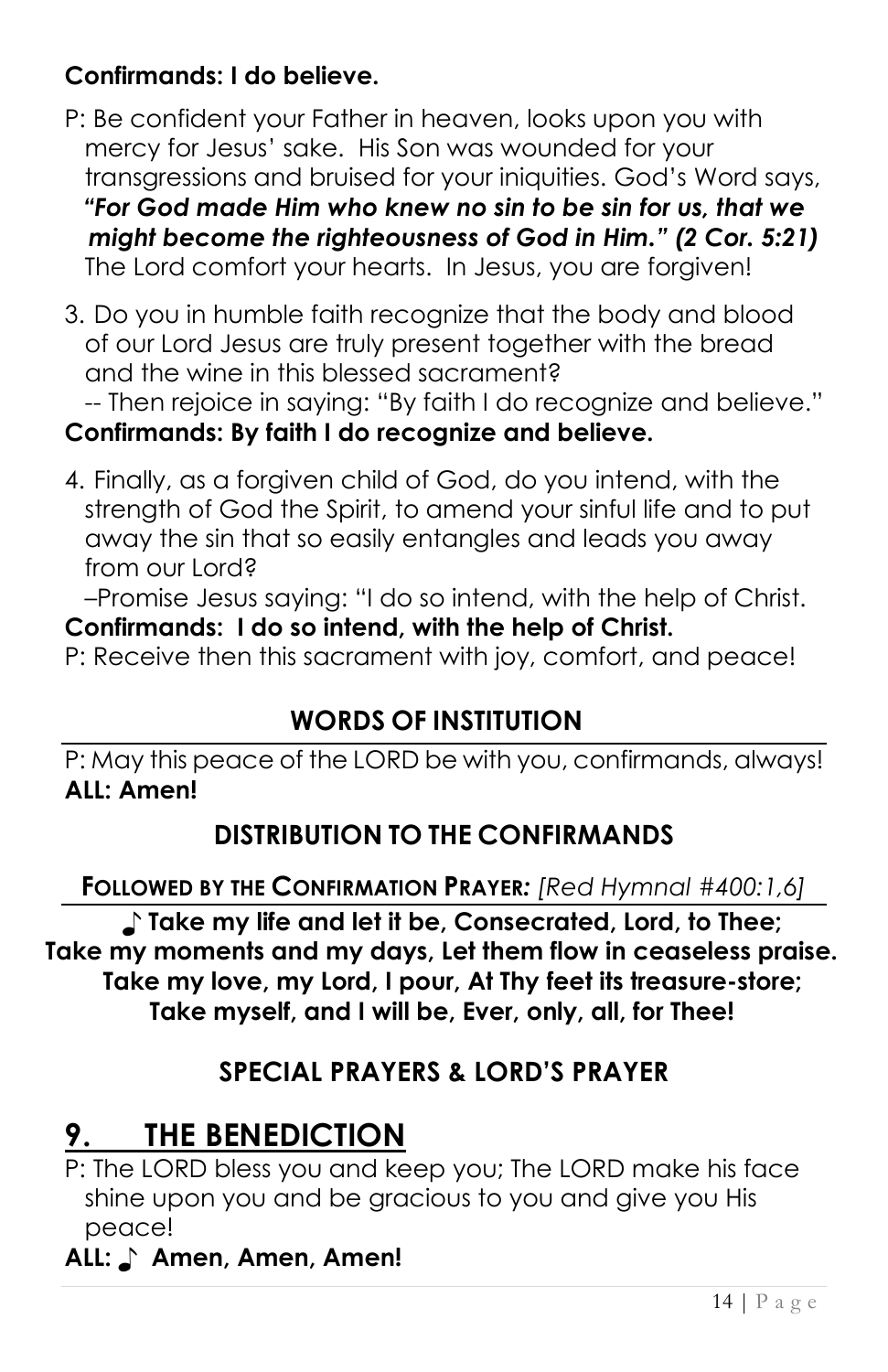#### **CLOSING HYMN: #54** *[Red Hymnal] Guide Me, Oh Thou Great Jehovah*

*Hymns and liturgical settings under copyright are used by permission through Concordia Publishing House License #000013595 or OneLicense. net #A-710933. All Rights reserved. Used by permission. Unless otherwise indicated, Scriptures quoted are from the New King James Version® of the Holy Bible, ©1982 by Thomas Nelson, Inc. Used by permission. All rights reserved*

## LAST WEEK

#### **IMMANUEL LUTHERAN CHURCH**

| (April 14-17 Reported)                    |     | <b>CHURCH OF THE LUTHERAN CONFESSION</b>  |                                          |
|-------------------------------------------|-----|-------------------------------------------|------------------------------------------|
| Budgetary (\$13,461.54 budgeted per week) |     |                                           | \$372 CLC General Budget (CBP)           |
| \$5,115 Current Expenses General Budget   | \$4 | <b>CLC</b> Kinship                        |                                          |
| Non-Budgetary                             |     |                                           |                                          |
| \$1,585 Maundy Thursday                   |     |                                           |                                          |
| \$1,705 Good Friday                       |     |                                           |                                          |
| \$50 Major Improvement                    |     |                                           |                                          |
| \$60 Land Purchase Fund                   |     |                                           |                                          |
| \$15 ILS Mankato Foundation               |     |                                           |                                          |
| \$70 Church Library                       |     |                                           |                                          |
| \$111.10 MPF Floor Replacement Fund       |     |                                           |                                          |
| \$7,262.01 Easter                         |     |                                           |                                          |
| \$243 Easter Breakfast                    |     |                                           |                                          |
|                                           |     |                                           |                                          |
| Memorials:                                |     |                                           |                                          |
| In Memory of Bruce Neubert                |     |                                           |                                          |
| \$20 Undesignated                         |     |                                           |                                          |
| \$25 Endowment                            |     |                                           |                                          |
| Maundy Thursday 2pm: 173                  |     |                                           | Saturday Easter Worship Service 4/16: 60 |
| Maundy Thursday 6pm: 86                   |     | Easter Sunrise Service 4/17: 153          |                                          |
| $C$ and $E$ day $O$ nn. 104               |     | $E_{\alpha}$ tor Warship Sonjoo 4/17. 970 |                                          |

Good Friday 6pm: **110** 

*In Memory of Olive Lecker*

Good Friday 2pm: **124** Easter Worship Service 4/17**: 279**

| <b>Location</b>         | <b>Active</b> | <b>Time</b> | Day of the week          | <b>Type</b>  | # Souls |
|-------------------------|---------------|-------------|--------------------------|--------------|---------|
| <b>New Perspective</b>  | <b>Yes</b>    |             | 9:00 AM 1st, 3rd Tuesday | <b>Study</b> | 5       |
| <b>Oaklawn</b>          | Yes           |             | 1:00 PM Every Tuesday    | Study        | 8       |
| <b>Realife</b>          | Yes           |             | 2:00 PM Every Tuesday    | Study        | 3       |
| <b>Laurel's Edge</b>    | <b>Yes</b>    |             | 10:00 AM Every Wednesday | Study        | 5       |
| <b>Laurel's Peak</b>    | <b>Yes</b>    |             | 2:00 PM 3rd Wednesday    | Study        | 7       |
| <b>Wednesday Online</b> | Yes           |             | 7:00 PM Every Wednesday  | Study        | 13      |
| <b>Walnut Towers</b>    | <b>Yes</b>    |             | 10:00 AM Every Thursday  | Study        | 7       |
|                         |               |             |                          |              |         |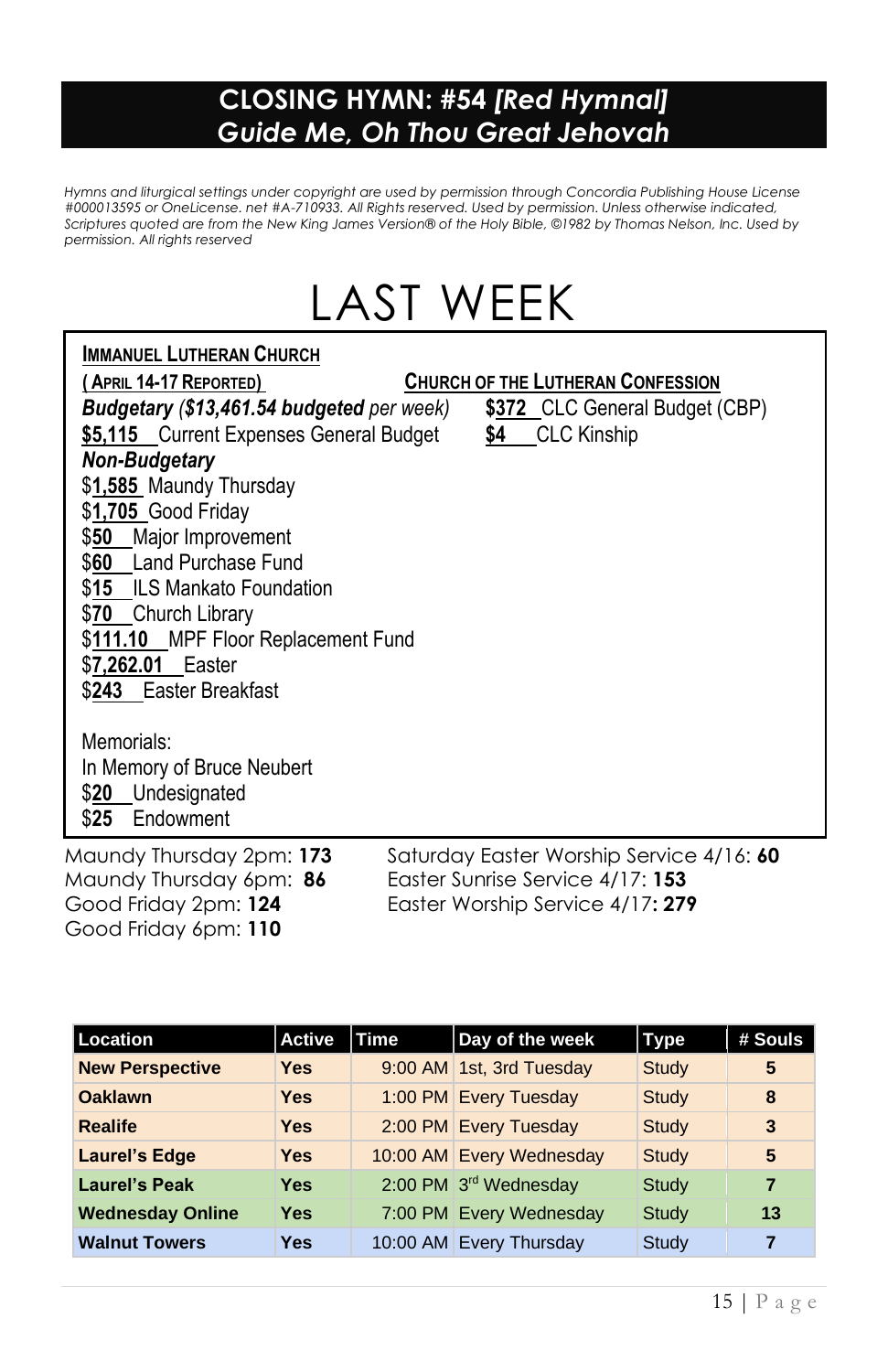| <b>Water's Edge</b>                                      | <b>Yes</b> |  | 11:00 AM Every Thursday                          | Study   | 10  |
|----------------------------------------------------------|------------|--|--------------------------------------------------|---------|-----|
| <b>Laurel's Edge</b>                                     | Yes        |  | 10:00 AM 1st & 3rd Monday                        | Worship | 5   |
| <b>Men's Breakfast</b>                                   | <b>Yes</b> |  | 6:30 AM Every Friday                             | Study   | 26  |
| <b>Primrose</b>                                          | Yes        |  | 9:00 AM Every Friday                             | Study   | 9   |
| <b>Hillcrest</b>                                         | <b>Yes</b> |  | 10:00 AM Every Friday                            | Worship | 17  |
| <b>Autumn Grace</b>                                      | <b>Yes</b> |  | 11:15AM 2 <sup>nd</sup> & 4 <sup>th</sup> Friday | Worship | 15  |
| Number of souls finding comfort in God's Word this week: |            |  |                                                  |         | 130 |

*Thank you to our volunteer laymen who we've called to continue to help lead these services!* 

## THIS WEEK

| Sat April 23        | 6:00p   | <b>WORSHIP, In-Person</b>                                           |
|---------------------|---------|---------------------------------------------------------------------|
| Sun April 24        | 9:00a   | Sunday School K-5 <sup>th</sup> Grade                               |
|                     | 9:00a   | Confirmation Examination                                            |
|                     | 9:15a   | Radio Sermon: KTOE 1420AM or 102.7FM                                |
|                     | 10:00a  | <b>WORSHIP</b> , In-Person or Live Stream-Confirmation Sunday       |
|                     |         | Live Stream- www.ImmanuelMankato.org                                |
|                     |         | Watch - www.ImmanuelMankato.org/sermons/                            |
| Mon April 25        | 11:00a  | Reception in church basement                                        |
|                     |         | Blessings on your week!                                             |
| Tues April 26 3-5p  |         | Pastors Office Hours (let them know if you need a visit)            |
|                     | 7:00p   | <b>Board of Education Meeting</b>                                   |
| Wed April 27 12:45p |         | Televised <b>WORSHIP</b> Service, Charter #181; Consolidated Com #7 |
|                     | 2:00p   | Ladies Auxiliary Meeting                                            |
|                     | 7:00p   | Online Bible Study                                                  |
| Thur April 28       | $8-10a$ | Pastors Office Hours (let them know if you need a visit)            |
|                     | 5:45p   | Televised WORSHIP Service, Chart #181; Consolidated Comm #7         |
| Fri April 29        | 6:30a   | Men's Breakfast & Bible Study                                       |
| Sat Apil 30         | 6:00p   | <b>WORSHIP, In-Person-Communion Weekend</b>                         |
|                     | 7:00p   | Adult Bible Class & Sunday School                                   |
|                     | 9:00a   | Adult Bible Class & Ambassadors & Sunday School                     |
| Sun May 1           | 9:15a   | Radio Sermon: KTOE 1420AM or 102.7FM                                |
|                     | 10:00a  | <b>WORSHIP</b> , In-Person or Live Stream-Communion                 |
|                     |         | Weekend                                                             |
|                     |         | Live Stream- www.ImmanuelMankato.org                                |
|                     |         | Watch - www.ImmanuelMankato.org/sermons/                            |
|                     | 11:00a  | Usher Reorg Meeting                                                 |

## IMMANUEL ANNOUNCEMENTS

YOU ARE INVITED The congregation is invited to a reception celebrating our confirmands immediately after the 10am Confirmation service on Sunday. Please join us in the church basement for cake, coffee, and punch! The confirmands will also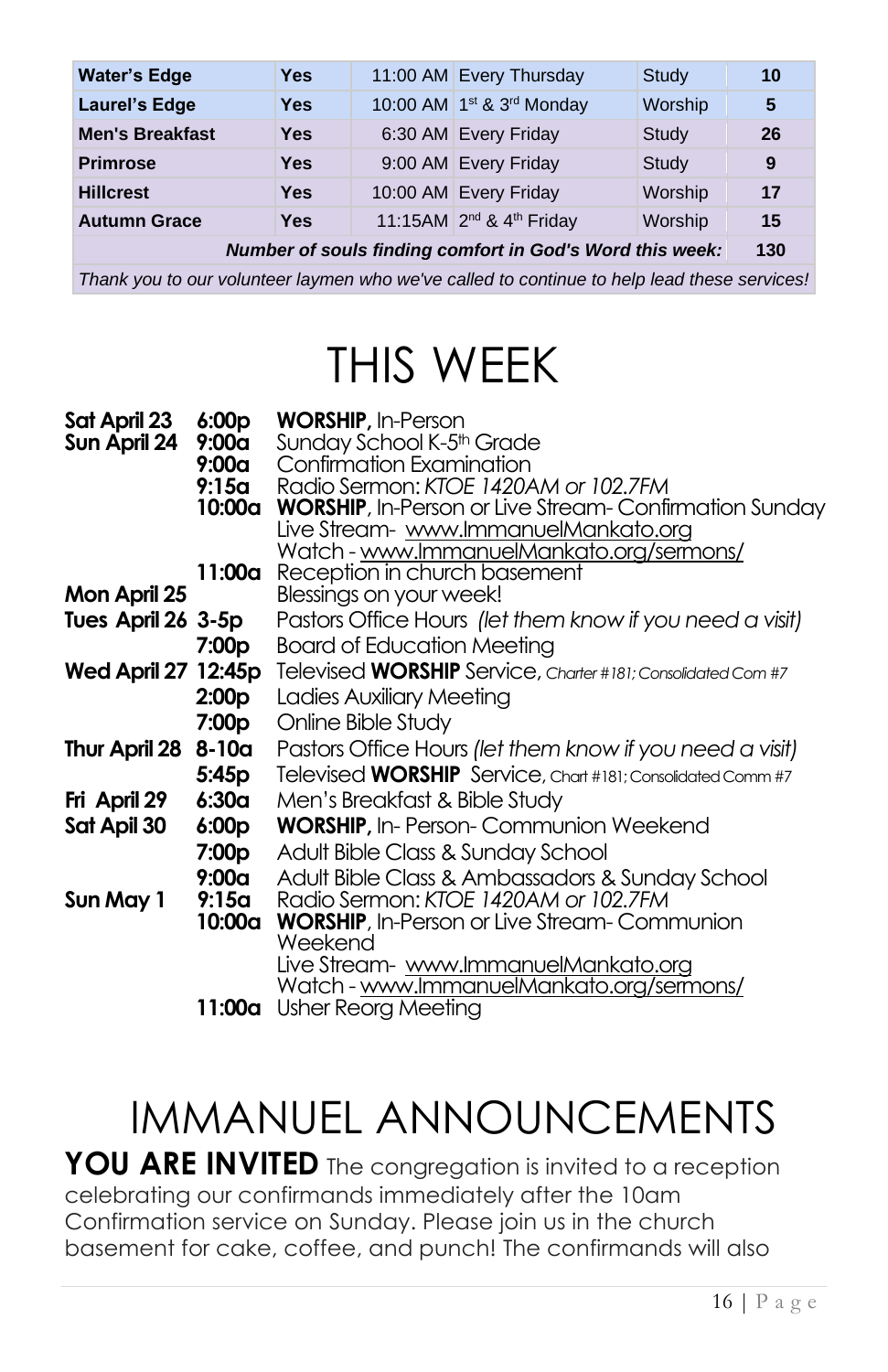have pictures and baskets set out in the narthex if you want to drop off an encouraging card.

**BANQUET INVITAITON RSVP** Since the deadline to RSVP for Banquet is quickly approaching, we have extended it to April 22nd. Please call the School Office to confirm your invitation by this date. Thank you and we look forward to seeing everyone there!"

**TVBS OPPORTUNITY** Immanuel Lutheran Church is planning on sending a group of teachers to support our sister CLC congregation in Valentine, Nebraska for their Traveling Vacation Bible School this year. The dates are June 6-9, 2022. The members of Grace plan to host all the volunteers and have fun activities planned for the afternoons. Please speak to Pastor Naumann if you are interested in helping. Thanks!

**USHER REORG/INFO MEETING** Ushers plan to attend a brief usher reorg meeting **May 1, 2022**, after Sunday's service to go over any questions and updates. This year's male confirmands will be assigned to the various teams. Anyone not currently assigned to an usher team and would like to usher please plan to attend this meeting. Any questions please contact Deacon Tim Williams.

**THANK YOU** A huge thank you to Larry Hartman for organizing and leading the Easter Breakfast we enjoyed last weekend! There is a lot of work that goes on behind the scenes to make this happen, and it was SUCH a blessing to be able to do it again this year. Thank you to all the men who helped in the kitchen and otherwise as well! We appreciate you all!

**OPEN HOUSE** The congregation is invited up to the Lien's house to celebrate our William's confirmation. Please feel welcome to swing by anytime between 12-3 on Sunday April 24<sup>th</sup>.

**VOLLEYBALL ASSSITANT COACH** The ILS high school volleyball program has one individual ready to coach this fall. We are looking for an assistant to help her. Please send your interest and qualifications to [marie.casto@immanuelmankato.org](mailto:marie.casto@immanuelmankato.org) for consideration. If volleyball is not your sport but you have time and talents to help in our other sports programs, please feel free to send your interest and qualifications for that sport as well. We will keep them on file for consideration of any future openings. Thank you!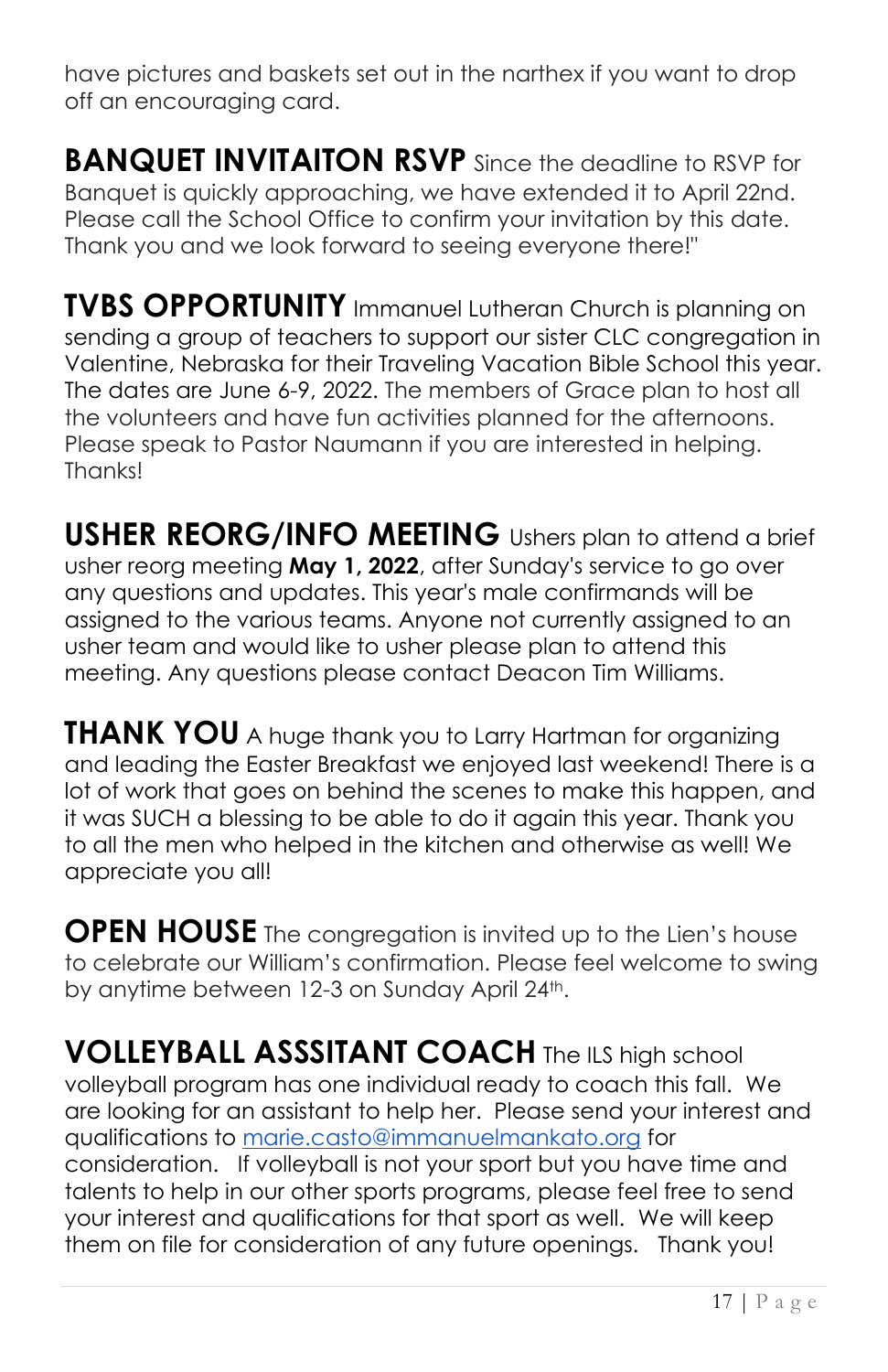**LADIES AUXILIARY** All women at Immanuel are invited to our Ladies Auxiliary for our meeting and fellowship. We will meet at 2:00 PM on Wednesday April 27th. We will meet in the church basement. Please us the south entrance.

**NEEDED: ALTAR FLOWER VOLUNTEERS** The altar flower sign-up for weekends May-October 2022 is posted on the bulletin board in the hallway outside the narthex. Volunteers may provide fresh flowers or simply ensure one of our artificial flower arrangements is placed on the altar for services. Please consider volunteering. Questions? Email StudyGuild@ImmanuelMankato.org or call Karla Olmanson at 507-625-3381.

**EASTER FLOWER MEMORIALS ADDITION** Flowers were also given in loving memory of Carl and Clara Doering and Tammy Sieg.

## SYNOD ANNOUCEMENTS

**SYNOD CALLS** Pastor Mark Tiefel, Redemption Lutheran Church, Lynnwood, WA**,** has accepted the call to Peace Thru Christ Lutheran Church, Middleton, WI <> Teacher Ross Kok, Holy Cross Lutheran of Phoenix, AZ**,** has returned the call to teach K-4 at Gethsemane Lutheran School, Spokane, WA <> Allison Brown, a member of Faith Lutheran Church, Markesan, WI, has been called a second time to teach preschool part time at Faith Lutheran School, Markesan, WI <> Pastor Michael Wilke, Gethsemane Lutheran Church, Saginaw, MI, is still considering the call to Immanuel Lutheran Church, Winter Haven, FL

**TRIP TO ISRAEL** The group trip to Israel, which was originally set for January 2021, has been rescheduled for January 10-19, 2023 with a possible three day extension to Jordan for those who are interested. If you would like more information about this trip, please contact Pastor Mayhew [\(nnmayhew@sleepyeyelutheran.com\)](mailto:nnmayhew@sleepyeyelutheran.com). With travel restrictions lifting all over the world, it looks like we will finally be able to go! The trip will include visits to Caesarea, Mt. Carmel, Nazareth, Cana, Capernaum, Jerusalem, the Dead Sea, En Gedi and more. It will include visits to the traditional sites of many of the events in the ministry of Jesus as well as those of the prophets and apostles. Brochures with trip details are available upon request.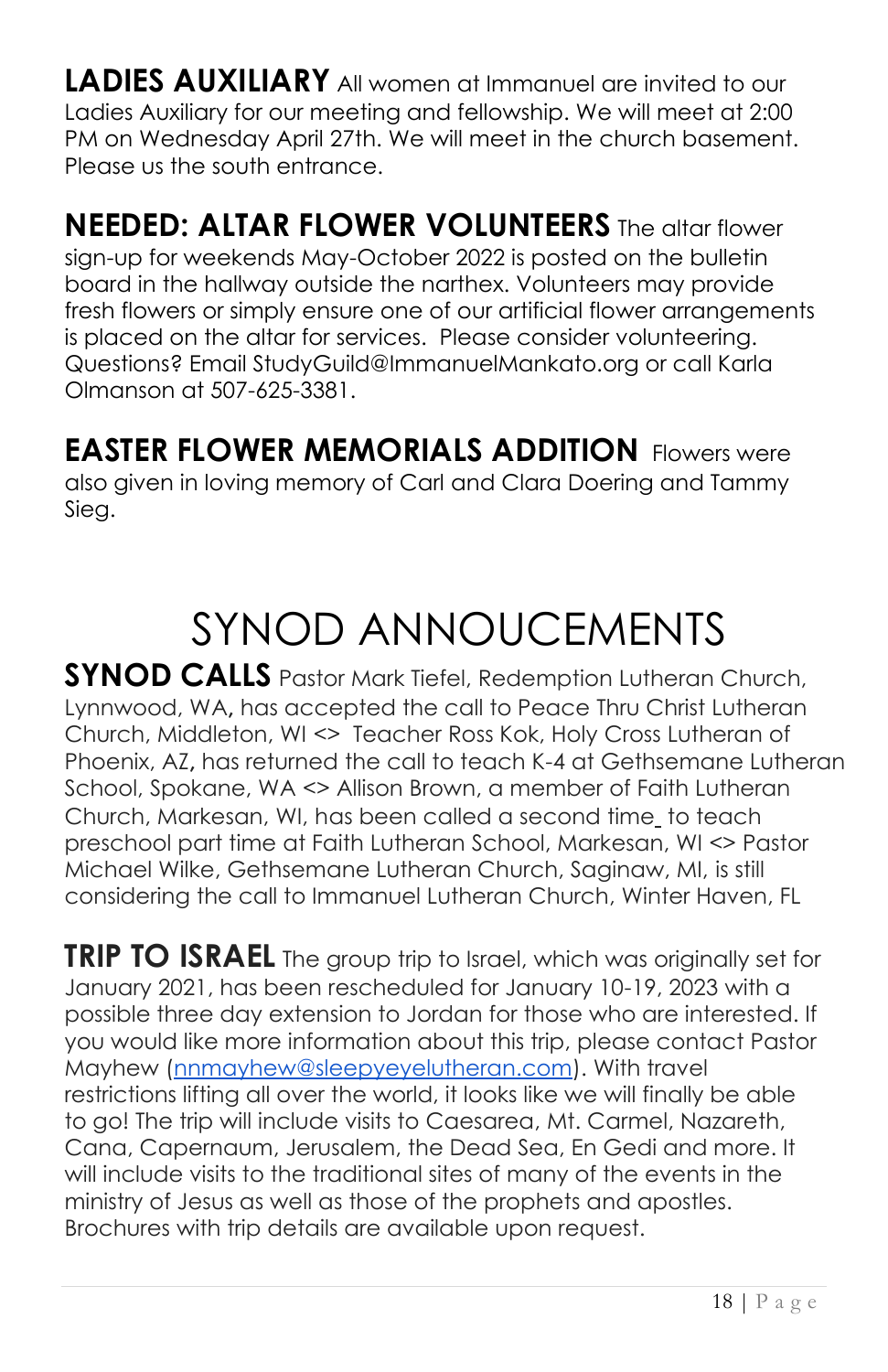**THE WITNESS** An online periodical featuring scriptural encouragement for young Christians is being brought back! The Witness is written primarily by and for college aged CLC members and seeks to address some of the many dangers and temptations that our young people face today. If you or a young person you know might benefit from the reminder of God's grace and guidance in an increasingly secular world, you'll find an extra boost of encouragement from His Word at **[clcwitness.org](http://clcwitness.org/)**.

## **PORCUPINE MOUNTAINS YOUTH CAMP OUT** Every

year Messiah Church sends a big group of CLC youth up to camp in the Porcupine Mountains in Upper Michigan. Most come from WI and MN, but everyone is invited. This year's camp will happen August 6-10 (Sat-Wed). This is for students entering grades 8-12. Total camp fee is around \$85. Go to [tinyurl.com/porkies2022](https://tinyurl.com/porkies2022?fbclid=IwAR1xS4jCu55udEGT-vvENJjeK_h9gmP6X0R6es4lwLQFaMpt9JiDtbzG8YU) to get more info and to register. Or, check out the printout posted in the entryway. -Pastor Caleb Schaller 715-577-6199

**FINANCIAL AID APPLICATIONS** Immanuel Lutheran College, and Seminary has a financial aid program that helps students to attend by assisting with loans, multi-student grants, individual student grants, scholarships, and work study. All students are encouraged to apply. While the scholarships are automatically applied based upon academic performance, the other aids are provided upon application made by the responsible party. To be as helpful and as equitable to all, these forms need to be submitted by the deadline, which is May 1, 2022, for the 2022-23 academic year. If any potential student is showing any interest in attending Immanuel, applying now ensures that you will be considered for financial assistance. While applications have already been provided to the families of current students, you may still find them at [ilc.edu/resources/](http://ilc.edu/resources/) under the heading "Financial Assistance Forms & Info.

**YOU ARE INVITED** Living Savior Lutheran of Eden Prairie will install Pastor Luke Willitz on **Sunday, May 1, at 4:00 p.m**. at the Huber Funeral Chapel, 16394 Glory Lane in Eden Prairie. A luncheon/reception will follow service. Attendees are asked to RSVP President Scott Libby, if possible, at [salibby@msn.com](mailto:salibby@msn.com)